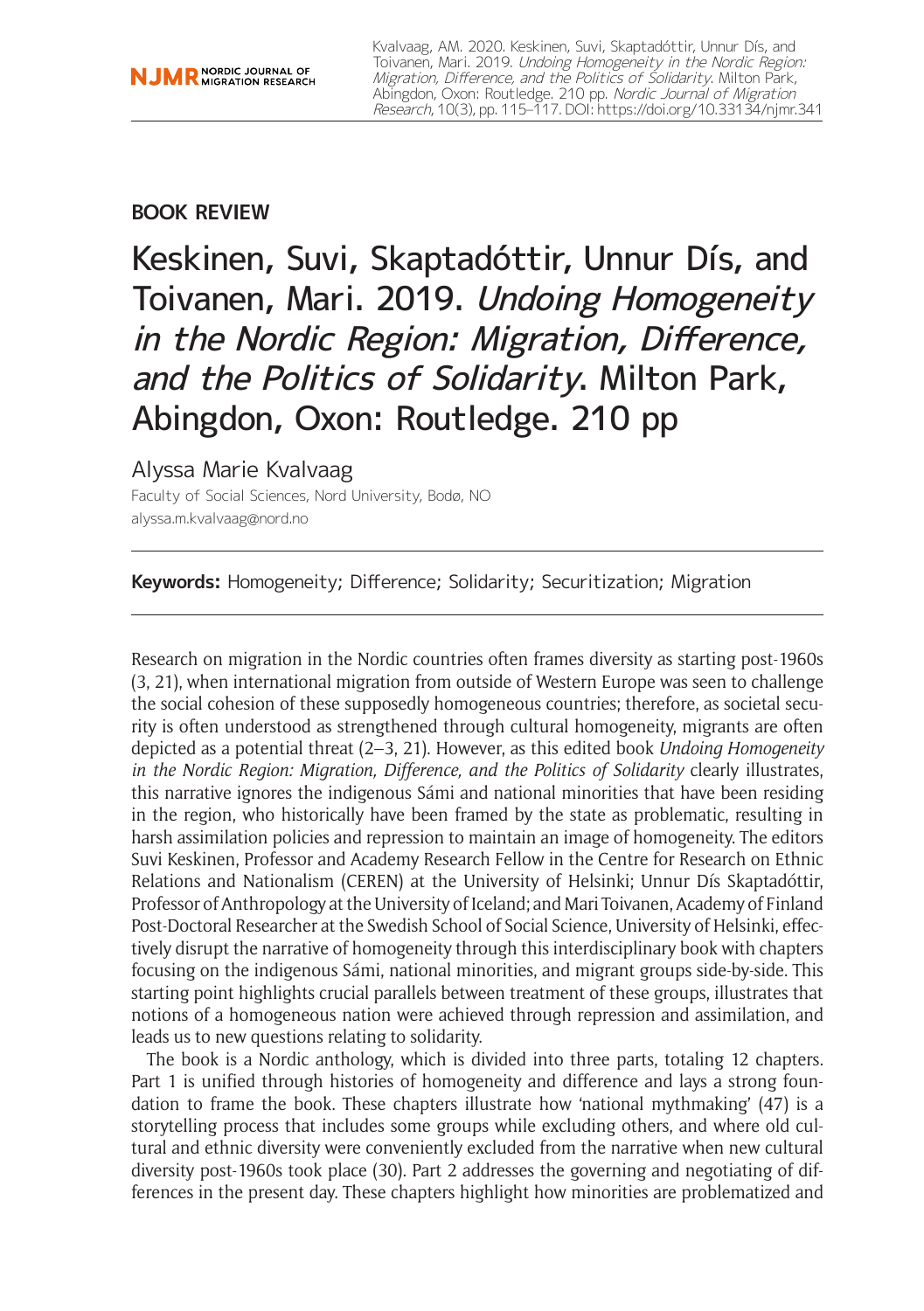often considered responsible for their own problematization, while the majority society, structural considerations, and exclusionary mechanisms are often left unquestioned; each of these chapters illuminate the importance of questioning the larger, macro structures at play. In Part 3, viewed collectively, these chapters highlight the securitization process that can take place when a group of individuals is perceived as problematic and a threat to society.

While I found all of the chapters to include important insights on their respective topics, five chapters particularly captured my interest. With a focus on majority society positioning of minorities, Teemu Ryymin (chapter 2) investigates Norway with a historical lens, Niina Siivikko (chapter 4) examines Sámi representations in the media, and Priscilla Ringrose and Elisabeth Stubberud (chapter 8) conduct a media analysis on two documentaries. Ryymin (chapter 2) examines Norwegian narratives of ethnic and cultural homogeneity from a historical perspective, arguing these narratives often presuppose homogeneity pre-1960s that 'is at odds with the historical experiences of cultural, linguistic, ethnic, religious, and social diversity in Norway' (21–22). He provides historical evidence to denote how the notion of Norway as a homogenous society was established and offers thoughts as to why such notions continue to persist. Siivikko (chapter 4) examines Finnish media representations of the Sámi in the 1960s and 1970s, the time of the 'Sámi Renaissance' and the duality of being Sámi but also being a part of the Finnish nation-state. She convincingly argues an examination of media representations sheds light on the positions of the Sámi where ethnicity is utilized as a sign of difference and highlights how the positioning of the Sámi by the majority resulted in certain strategies within Sámi communities in the fight for rights. Ringrose and Stubberud (chapter 8) analyze two Norwegian documentaries—on the Kven (Norwegian-Finnish) and on the Norwegian-Pakistani communities—and issues of national identity and belonging with consideration for the notion of 'national fantasy' (119). In this way, they explore the ways in which Norwegian society 'makes sense of itself and its "others"' (134). Examining both old and new cultural and ethnic diversity in one chapter was an interesting approach to exploring the negotiation of identity and belonging in Norway.

Shifting the focus to minority perspectives, Daria Krivonos (chapter 7) examines the case of young, unemployed Russian speakers in Finland, and Markus Himanen (chapter 10) looks at the case of Bulgarian and Romanian street workers' experiences with policing. Krivonos (chapter 7) argues that in the case of young, unemployed Russian speakers, whiteness is utilized as a mechanism to attempt to 'reinscribe themselves into citizenship' and therefore deserving of welfare benefits while unemployed (115). The frame of welfare chauvinism and whiteness appears to be an effective lens to illuminate aspects behind the narratives of participants and, thereby, to better understand their perspectives. Himanen (chapter 10) investigates Bulgarian and Romanian street workers' experiences with aggressive public and private policing in Helsinki; the narratives from street workers provide powerful insights and criticisms to current approaches to policing and left me considering the ways in which this research may better inform future policing practices.

I interpret 'national mythmaking' (34), 'national fantasy' (119), and 'imagined communities' (1) as foundational concepts that the book is built on, which highlight the myth of homogeneity and its exclusionary mechanisms in the nation-building process. By placing Nordic research on the Sámi, national minorities, and migrants in the same book, it becomes clear that those perceived as different are often problematized, justifying securitization processes and ignoring societal mechanisms that may result in exclusion. With this approach, the editors and authors are successful in their goal of 'undoing' homogeneity in the Nordic region.

Based on the title of the book, I was expecting more explicit content on politics of solidarity; however, politics of solidarity is primarily addressed by the editors in the introductory chapter (chapter 1). Referring to Ålund, Schierup, and Neergaard (2017) the editors address